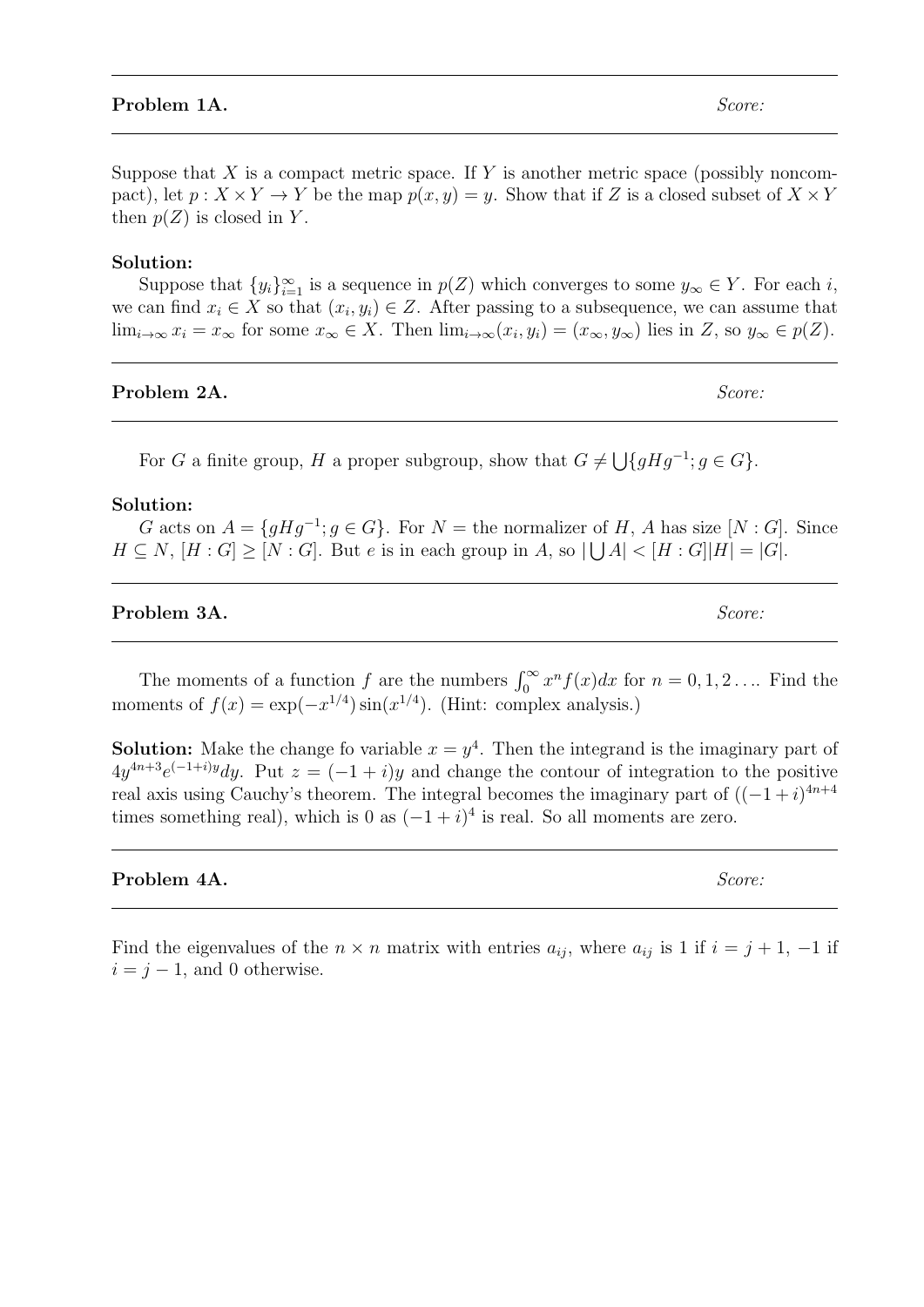**Solution:** If  $\lambda$  is an eigenvalue and  $(x_1, \ldots, x_n)$  an eigenvector, then  $\lambda x_j = x_{j-1} - x_{j+1}$ , with  $x_0 = x_{n+1} = 0$ . Solutions to the recurrence are of the form  $x_j = a_1 z_1^j + a_2 z_2^j$  with  $z_1, z_2$ distinct roots of  $\lambda = z^{-1} - z$ , so  $z_1 z_2 = -1$ . The boundary conditions give  $a_1 + a_2 = 0$ ,  $a_1 z_1^{n+1} + a_2 z_2^{n+1} = 0$ , so  $z_1^{n+1} = (-1)^{n+1} z_1^{-(n+1)}$  $\frac{1}{1}$ <sup>-(n+1)</sup>. Also  $z_1$  is not  $\pm i$  otherwise the roots are the same. So the eigenvalues are  $2\cos(m\pi/(n+1))i$  for  $0 < m \leq n$ .

## **Problem 5A.** Score:

Find the solution of the differential equation

$$
x^2\frac{d^2y}{dx^2} + x\frac{dy}{dx} + y = 0
$$

in  $x > 0$ , such that  $y(1) = 0$  and  $\frac{dy}{dx} = 1$  at  $x = 1$ .

**Solution:** The equation is homogeneous, so try  $y = x^{\lambda}$ . This is a solution if  $\lambda^2 + 1 = 0$  so  $\lambda = \pm i$ . So real solutions are given by sin log x and cos log x. The solution satisfying the initial conditions is  $y = \sin \log x$ .

**Problem 6A.** Score:

A positive integer m is called a pseudoprime to the base 2 if m divides  $2^{m-1} - 1$ . Show  $2^p - 1$ is a pseudoprime to the base 2 if  $p$  is prime.

**Solution:** Since p is prime p divides  $2^p - 2$ . Say  $2^p - 2 = pk$ .

$$
2^{2^p-2}-1=2^{pk}-1
$$

and

$$
2^{pk} - 1 = (2^p - 1)(2^{p(k-1)} + 2^{p(k-2)} + \cdots + 1)
$$

**Problem 7A.** Score:

Show that the unit circle is a natural boundary of the function  $f(z) = \sum_{n\geq 0} z^{2^n}$ ; in other words,  $f(z)$  cannot be extended to an analytic function on any connected open set strictly larger than the open unit disk. (Hint: find a relation between  $f(z)$  and  $f(z^2)$ .)

**Solution:** We have  $f(z) = 1 + f(z^2)$ . This means that if f is unbounded near z then it **SOLUTION:** We have  $f(z) = 1 + f(z)$ . This means that if f is unbounded near z then it is unbounded near  $\sqrt{z}$ . As it is unbounded near 1, it is unbounded near all values  $e^{2\pi i m/2^n}$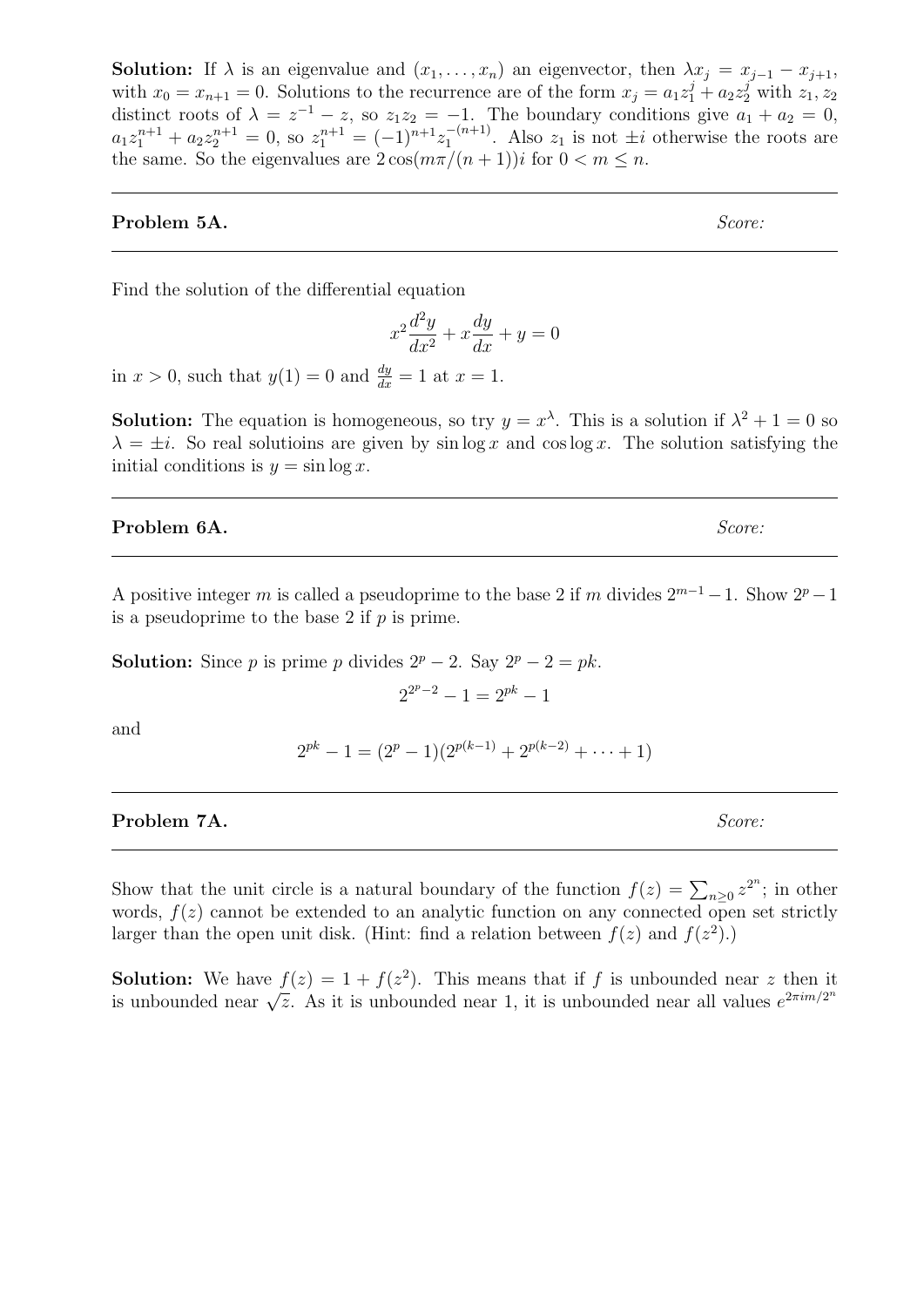that can be obtained by repeatedly taking a square root of 1. These are dense in the unit circle, so f cannot be holomorphic in any open set containing a point of the unit circle.

# Problem 8A. Score:

Suppose  $L$  is a linear operator acting on a non trivial vector space  $V$  over a field  $K$ . Suppose  $P(x) \in K[x]$  is not identically zero and  $P(L) = 0$ . Show every eigenvalue of L is a root of P. Show that if P factors completely over K then some roots of P are eigenvalues of L.

### Solution:

Suppose  $P(x) = \sum_{i=0}^{n} a_i x^i, a_n \neq 0.$ Then if  $Lv = \lambda v$ ,

$$
P(L)v = \sum_{i=0}^{n} a_i L^i v = \sum_{i=0}^{n} a_i \lambda^i v = P(\lambda)v
$$

so if  $v \neq 0$ ,  $P(\lambda) = 0$ .

Now suppose  $P(x) = a_n \prod_{j=1}^n (x - \lambda_j)$ ,  $v_{\neq 0} \in V$ ,  $\prod_{j=1}^k (L - \lambda_j) v \neq 0$  and  $\prod_{j=1}^{k+1} (L - \lambda_j) v = 0$ . Then  $\lambda_{k+1}$  is an eigenvalue.

## **Problem 9A.** Score:

Suppose the power series  $\sum_{n} a_n x^n$  converges for all real x, and the smooth real valued function  $f$  has the property that

$$
\lim_{x \to 0} \frac{f(x) - \sum_{j=0}^{n} a_j x^j}{x^n} = 0
$$

for all *n*. Prove or give a counterexample to the claim that  $f(x) = \sum_n a_n x^n$ .

**Solution:** False: take any function  $h(x)$  whose Taylor series at 0 is 0 but that is not identically zero, such as  $h(x) = e^{-1/x^2}$  (and  $h(0) = 0$ ). Then  $\sum_n a_n x^n + h(x)$  is a counterexample.

#### **Problem 1B.** Score:

Find the Fourier series of the function with period  $2\pi$  that is 1 if  $|x| < \epsilon$  and 0 if  $\epsilon \leq |x| < \pi$ . Find the sum

$$
\frac{\sin 1}{1} + \frac{\sin 2}{2} + \frac{\sin 3}{3} + \cdots
$$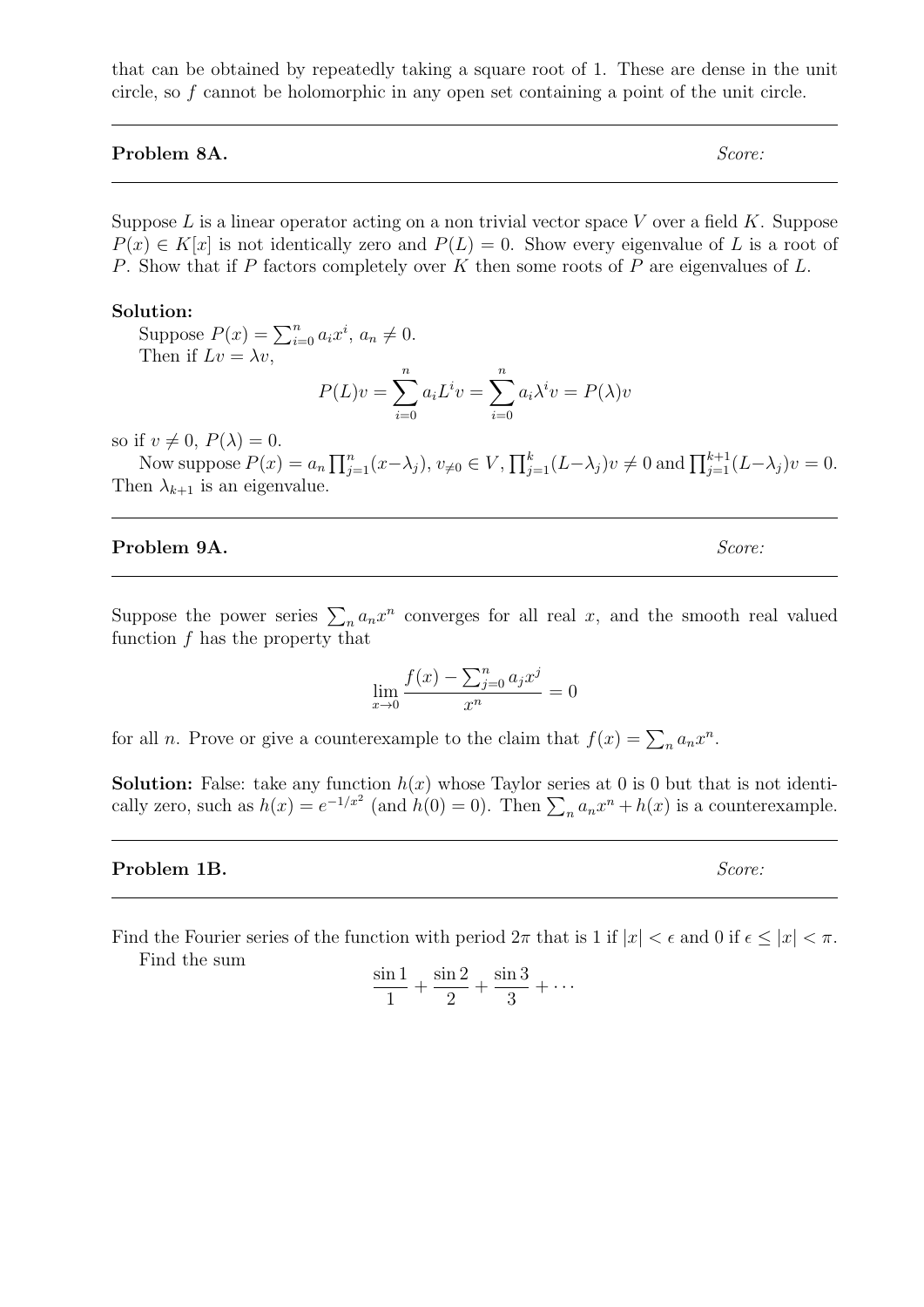**Solution:** The Fourier series is given by  $\frac{\epsilon}{\pi} + \sum_{n \neq 0}$  $\sin n\epsilon$  $\frac{\sin n\epsilon}{\pi n}e^{inx}$  The sum can be found by putting  $\epsilon = 1, x = 0$  and is given by  $(\pi - 1)/2$ .

Problem 2B. Score:

Let G be the group  $(Z/2012Z)^*$  (this is the group whose elements are classes a (mod 2012) with  $gcd(a, 2012) = 1$ , and whose group operation is multiplication modulo 2012).

Determine the structure of  $G$  as an abstract abelian group. When doing so, break it down into as many (nontrivial) pieces as possible.

Note that 2012 has prime factorization  $2^2 \cdot 503$ , and that 502 has prime factorization  $2 \cdot 251$ .

## Solution:

By the Chinese Remainder Theorem,

$$
(Z/2012Z)^* \cong (Z/4Z)^* \times (Z/503Z)^* .
$$

Now  $(Z/4Z)^* \cong Z/2Z$  because it has two elements, and  $(Z/503Z)^* \cong Z/502Z$  because the group of nonzero elements of a finite field is cyclic. Therefore

 $(Z/2012Z)^* \cong (Z/2Z) \times (Z/502Z) \cong (Z/2Z)^2 \times (Z/251Z)$ .

## Problem 3B. Score:

Compute

$$
\int_C \frac{z^4}{z^5 - z - 1} \, dz,
$$

where  $C$  is a circle of radius 2 around the origin.

**Solution:** It is enough to compute the residue at infinity, which is  $-1$ , so the answer is  $2\pi i$ .

# Problem 4B. Score:

How many conjugacy classes of nilpotent 5 by 5 complex matrices are there (up to conjugacy by invertible matrices)?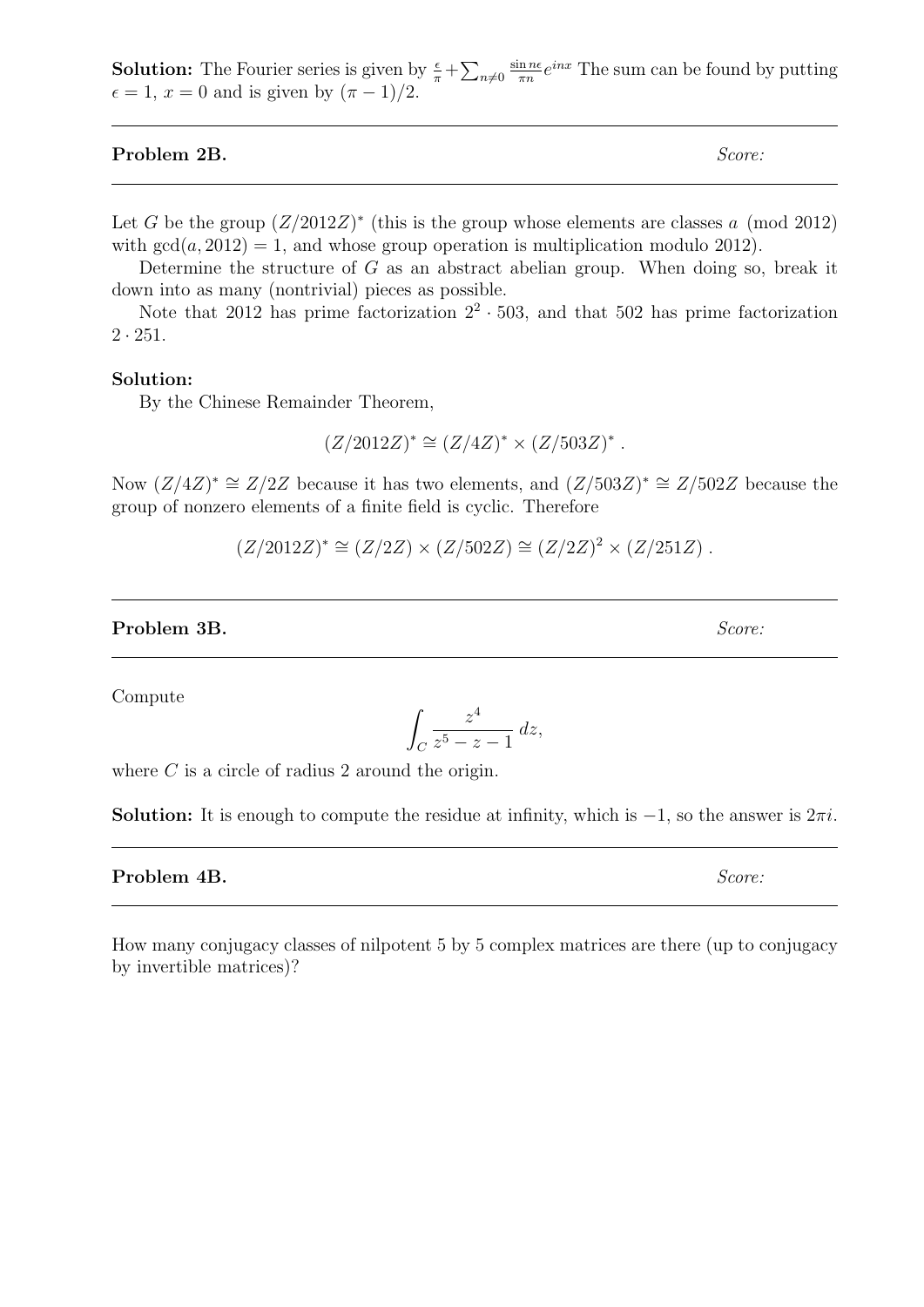**Solution:** Consider the matrix in Jordan normal form. A nilpotent  $n \times n$  matrix has Jordan normal form given by nilpotent Jordan blocks down the diagonal. There is one such block for each positive integer, so the number of conjuagacy classes is the number of partitions of n into a sum of positive integers. For  $n = 5$  there are 7 partitions  $5 = 4 + 1 = 3 + 2 = 1$  $3+1+1=2+2+1=2+1+1+1=1+1+1+1+1$  so there are 7 conjugacy classes of nilpotent matrices.

# **Problem 5B.** Score:

Let  $f : \mathcal{R} \to \mathcal{R}$  be an increasing function from the reals to the reals. Show that there is an x such that  $f$  is continuous at  $x$ .

## Solution:

Let  $D = \{x; f \text{ is discontinuous at } x\}$ . For each  $x \in D$ , there is an non-empty open interval  $I_x$  disjoint from the image of f such that  $f(x)$  is an end point of  $I_x$ . So the  $I_x$  are pairwise disjoint. Let  $r_x$  be a rational in  $I_x$ . So D can be mapped 1-1 to the rationals. Hence D is countable.

## **Problem 6B.** Score:

Suppose  $f(x) \in Q[x]$  is a polynomial with rational coefficient, n is a positive integer,  $nf(x) \in$  $Z[x]$  has integer coefficients and  $f(m)$  is an integer for all integers  $m, 0 \le m < n$ . Show  $f(m)$  is an integer for all integers m.

### Solution:

Write  $f(x) = q(x)/n$ , where  $q(x) \in Z[x]$ . Suppose m is an integer. There exist integers  $0 \leq i < m$  and q so that  $m = i + qn$ . As

$$
(m)^k = i^k + k(qn)i^{k-1} + {k \choose 2}(qn)^2i^{k-2} + \dots + (qn)^k
$$

 $g(m) - g(i)$  is divisible by n.Thus

$$
f(m) = f(i) + \frac{g(m) - g(i)}{n}
$$

is an integer.

Problem 7B. Score: